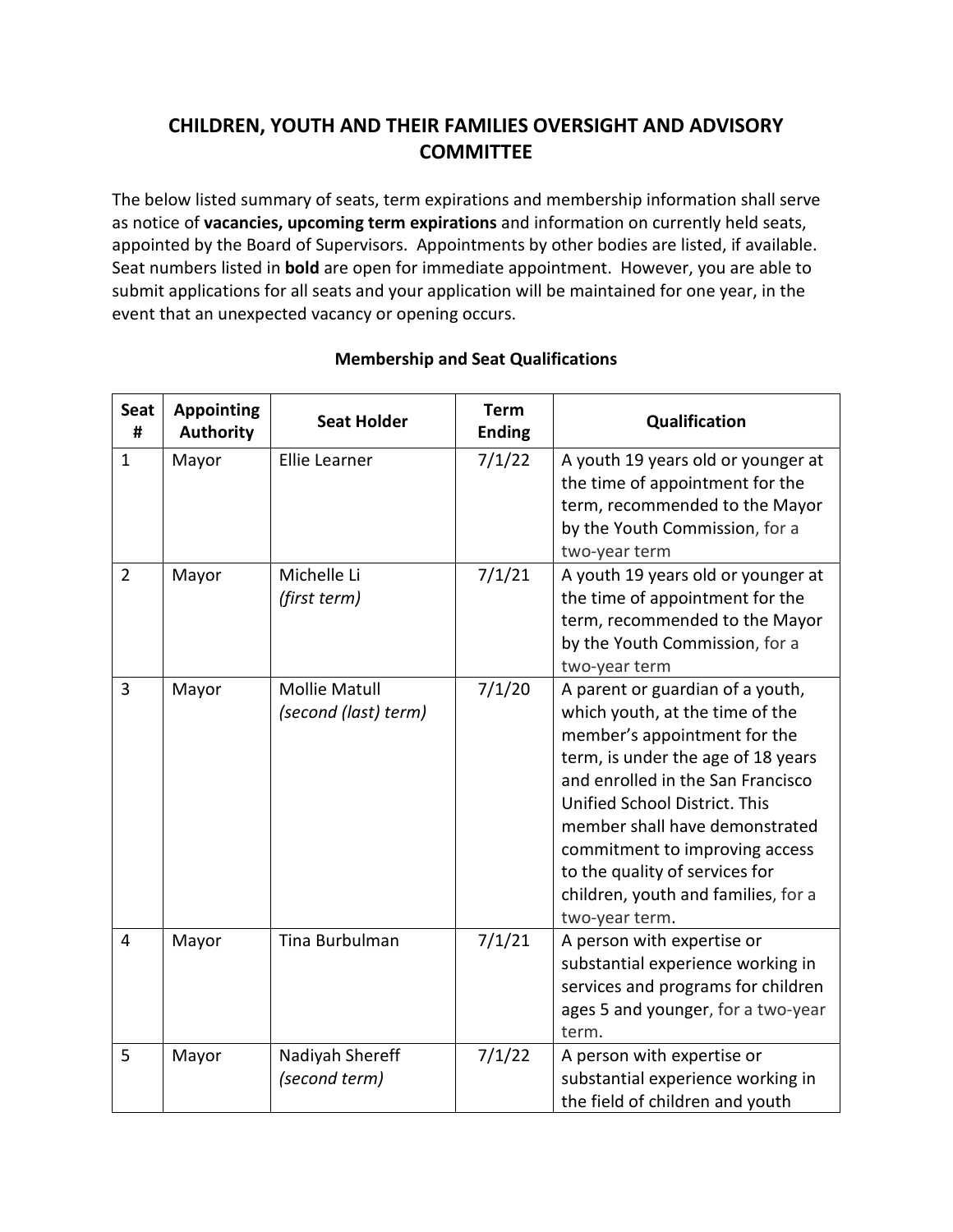|                         |            |                     |        | services in communities that are<br>low-income or underserved, for a    |
|-------------------------|------------|---------------------|--------|-------------------------------------------------------------------------|
|                         |            |                     |        | two-year term.                                                          |
| 6                       | Mayor      | <b>VACANT</b>       | 7/1/21 | A person who has demonstrated                                           |
|                         |            |                     |        | commitment to improving access<br>and quality of services for children, |
|                         |            |                     |        | youth and families in communities                                       |
|                         |            |                     |        | that are low-income or                                                  |
|                         |            |                     |        | underserved, for a two-year term.                                       |
| $\overline{\mathbf{z}}$ | <b>BOS</b> | <b>Jada Curry</b>   | 7/1/22 | A person who is a disconnected                                          |
|                         |            | (second term)       |        | transitional-aged youth, as that                                        |
|                         |            |                     |        | term is used in Charter, Section                                        |
|                         |            |                     |        | 16.108, 18 through 24 years of age                                      |
|                         |            |                     |        | at the time of appointment, and                                         |
|                         |            |                     |        | who is familiar with the issues and                                     |
|                         |            |                     |        | challenges faced by disconnected                                        |
|                         |            |                     |        | transitional-aged youth and with                                        |
|                         |            |                     |        | services, programs, and systems                                         |
|                         |            |                     |        | for them, for a two-year term                                           |
| 8                       | <b>BOS</b> | Julie Roberts-Phung | 7/1/23 | A person who is a parent or                                             |
|                         |            | (first term)        |        | guardian of a child, which child is                                     |
|                         |            |                     |        | enrolled in kindergarten through                                        |
|                         |            |                     |        | 8 <sup>th</sup> grade at the time of the                                |
|                         |            |                     |        | member's appointment for the                                            |
|                         |            |                     |        | term. This member shall be from a                                       |
|                         |            |                     |        | low-income community or have                                            |
|                         |            |                     |        | expertise or substantial experience                                     |
|                         |            |                     |        | working to promote the interests                                        |
|                         |            |                     |        | of communities of color and shall                                       |
|                         |            |                     |        | have demonstrated a commitment                                          |
|                         |            |                     |        | to improving access and quality of                                      |
|                         |            |                     |        | services for children, youth and                                        |
|                         |            |                     |        | families, for a two-year term                                           |
| 9                       | <b>BOS</b> | <b>VACANT</b>       | 7/1/20 | A person who is a parent or                                             |
|                         |            |                     |        | guardian of a child, which child, at                                    |
|                         |            |                     |        | the time of the member's                                                |
|                         |            |                     |        | appointment for the term, is under                                      |
|                         |            |                     |        | the age of 5 years and enrolled in a                                    |
|                         |            |                     |        | publicly-subsidized or City-funded                                      |
|                         |            |                     |        | program. This member shall have                                         |
|                         |            |                     |        | demonstrated a commitment to                                            |
|                         |            |                     |        | improving access and quality of                                         |
|                         |            |                     |        | services for children, youth and                                        |
|                         |            |                     |        | families, for a two-year term                                           |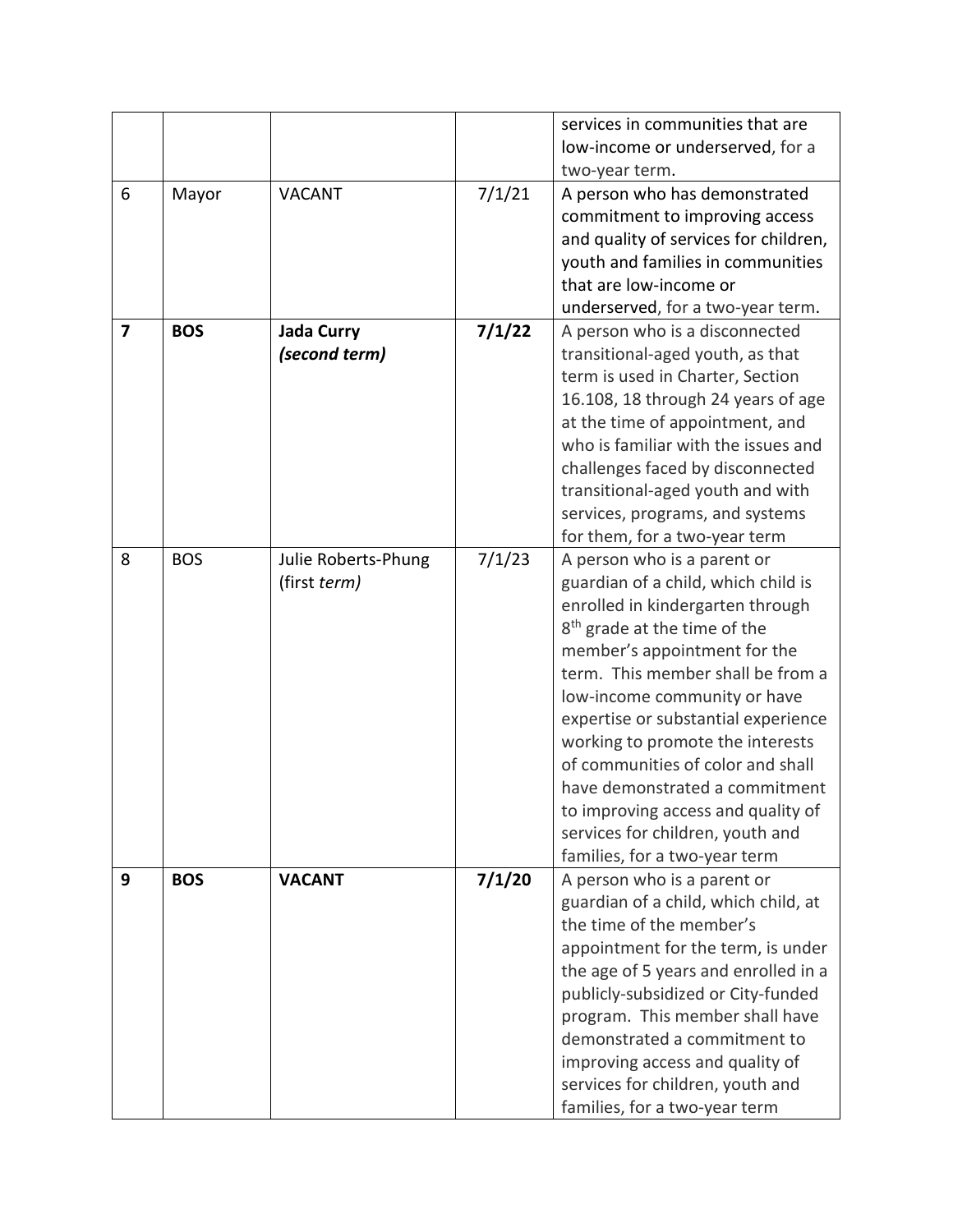| 10 | <b>BOS</b> | Aaron Yen<br>(first term) | 7/1/23 | A person with expertise or<br>substantial experience working in<br>the field of children and youth<br>services in communities that are<br>low-income or underserved, for a<br>two-year term |
|----|------------|---------------------------|--------|---------------------------------------------------------------------------------------------------------------------------------------------------------------------------------------------|
| 11 | <b>BOS</b> | Jennifer Salerno          | 7/1/22 | A person who has demonstrated<br>commitment to improving access<br>to and quality of services for<br>children, youth and families, for a<br>two-year term                                   |

**Exclusions**: Current City employees who are at the department head or deputy department head level of authority, San Francisco Unified School District (SFUSD) employees who are at the Director or Assistant Superintendent level of authority or higher, and current employees or members of the board of directors for organizations where the Department of Children, Youth and Their Families (DCYF) is the decision-maker for funding may not serve as members of the Oversight and Advisory Committee. A part-time intern with a DCYF-funded organization who is 24 years old or younger shall not be considered an employee of that organization.

## **BOARD OF SUPERVISORS (BOS) APPLICATION FORMS AVAILABLE HERE**

- English [https://sfbos.org/sites/default/files/vacancy\\_application.pdf](https://sfbos.org/sites/default/files/vacancy_application.pdf)
- [中文](https://sfbos.org/sites/default/files/vacancy_application_CHI.pdf) https://sfbos.org/sites/default/files/vacancy application CHI.pdf
- [Español](https://sfbos.org/sites/default/files/vacancy_application_SPA.pdf) [https://sfbos.org/sites/default/files/vacancy\\_application\\_SPA.pdf](https://sfbos.org/sites/default/files/vacancy_application_SPA.pdf)
- [Filipino](https://sfbos.org/sites/default/files/vacancy_application_FIL.pdf) [https://sfbos.org/sites/default/files/vacancy\\_application\\_FIL.pdf](https://sfbos.org/sites/default/files/vacancy_application_FIL.pdf)

(For seats appointed by other Authorities please contact the Board / Commission / Committee / Task Force (see below) or the appointing authority directly.)

*Please Note: Depending upon the posting date, a vacancy may have already been filled. To determine if a vacancy for this Commission is still available, or if you require additional information, please call the Rules Committee Clerk at (415) 554-5184.*

Applications and other documents may be submitted to [BOS-Appointments@sfgov.org](mailto:BOS-Appointments@sfgov.org)

**Next Steps**: Applicants who meet minimum qualifications will be contacted by the Rules Committee Clerk once the Rules Committee Chair determines the date of the hearing. Members of the Rules Committee will consider the appointment(s) at the meeting and applicant(s) may be asked to state their qualifications. The appointment of the individual(s) who is recommended by the Rules Committee will be forwarded to the Board of Supervisors for final approval.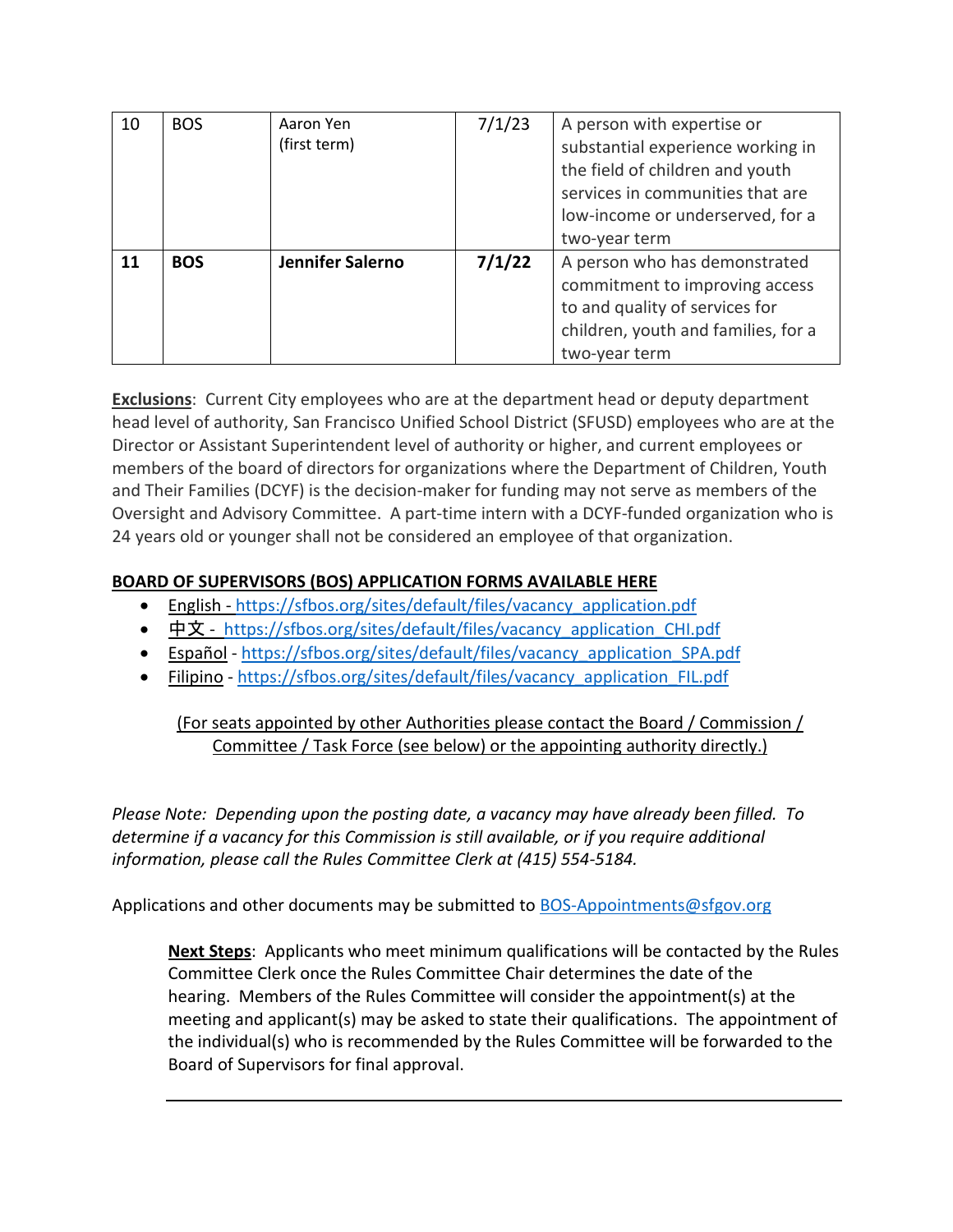The Children, Youth and Their Families Oversight and Advisory Committee (Oversight and Advisory Committee) was established pursuant to Charter, Section 16.108-1 (adopted by the voters as part of Proposition C at the November 2014 election), to review the governance and policies of the Department of Children, Youth and Their Families (DCYF), to monitor and participate in the administration of the Children and Youth Fund, and to take steps to ensure the Fund is administered in a manner accountable to the community.

The Oversight and Advisory Committee shall consist of eleven (11) members, as follows:

Appointed by the Mayor (effective 30 days after transmittal of the "Notice of Appointment" to the Board of Supervisors, who may hold a public hearing but cannot reject the appointment)

- Seat 1: A youth 19 years old or younger at the time of appointment for the term, recommended to the Mayor by the Youth Commission (this member is not subject to the elector requirement since they may be younger than 18 years old).
- Seat 2: A youth 19 years old or younger at the time of appointment for the term, recommended to the Mayor by the Youth Commission (this member is not subject to the elector requirement since they may be younger than 18 years old).
- Seat 3: A parent or guardian of a youth, which youth, at the time of the member's appointment for the term, is under the age of 18 years and enrolled in the San Francisco Unified School District. This member shall have demonstrated commitment to improving access to the quality of services for children, youth and families.
- Seat 4: A person with expertise or substantial experience working in services and programs for children ages 5 and younger.
- Seat 5: A person with expertise or substantial experience working in the field of children and youth services in communities that are low-income or underserved.
- Seat 6: A person who has demonstrated commitment to improving access and quality of services for children, youth and families in communities that are low-income or underserved.

## Appointed by the Board of Supervisors

- Seat 7: A person who is a disconnected transitional-aged youth, as that term is used in Charter, Section 16.108, 18 through 24 years of age at the time of appointment, and who is familiar with the issues and challenges faced by disconnected transitional-aged youth and with services, programs, and systems for them.
- Seat 8: A parent or guardian of a child, which child is enrolled in kindergarten through 8th grade at the time of the member's appointment for the term. This member shall be from a low-income community or have expertise or substantial experience working to promote the interests of communities of color and shall have demonstrated a commitment to improving access and quality of services for children, youth and families.
- Seat 9: A parent or guardian of a child, which child, at the time of the member's appointment for the term, is under the age of 5 years and enrolled in a publiclysubsidized or City-funded program. This member shall have demonstrated a